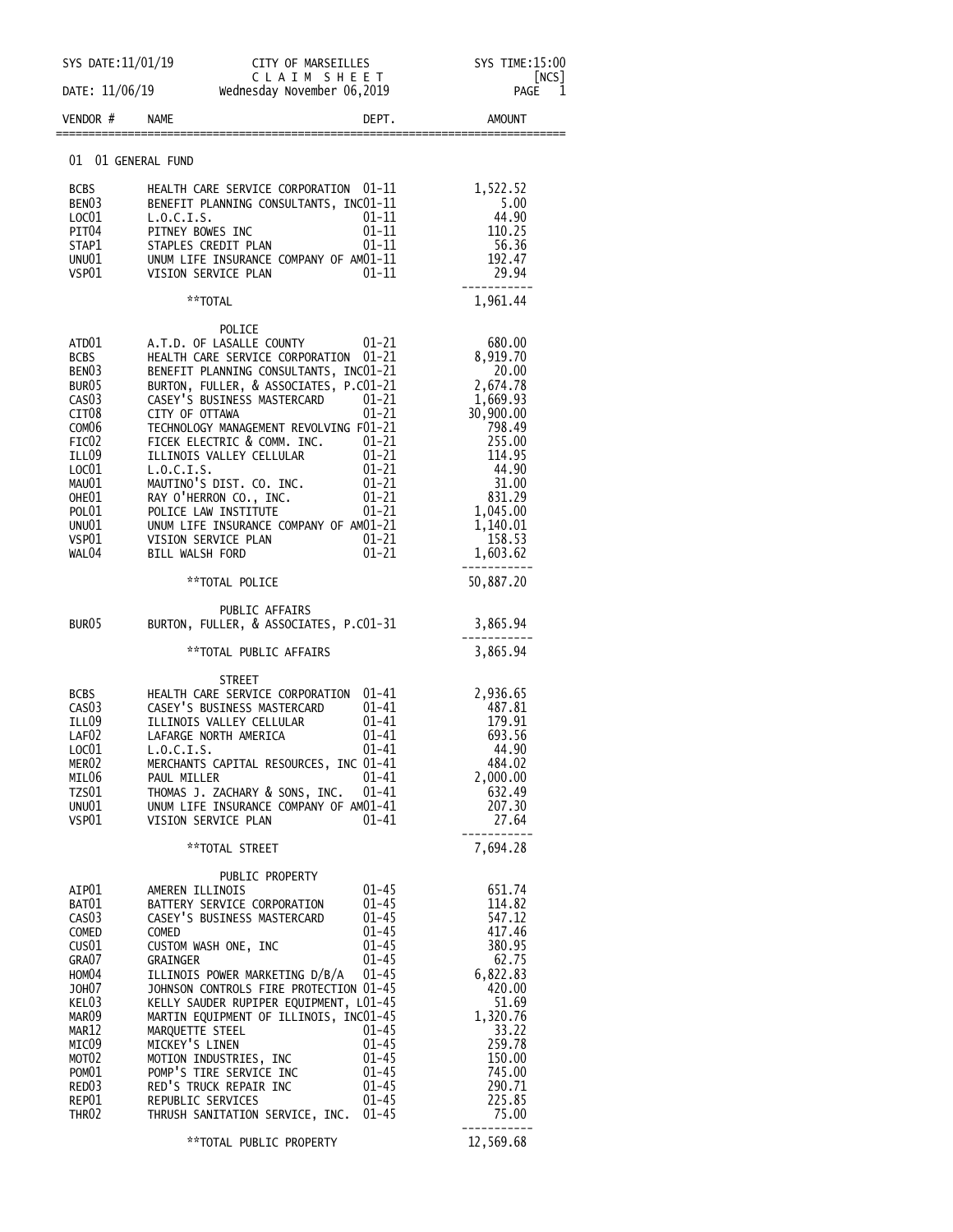| SYS DATE: 11/01/19<br>DATE: 11/06/19      | SYS TIME: 15:00<br>[NCS]<br>PAGE                                                                       |                        |                            |
|-------------------------------------------|--------------------------------------------------------------------------------------------------------|------------------------|----------------------------|
| VENDOR # NAME                             |                                                                                                        | DEPT.                  | AMOUNT                     |
| 01 01 GENERAL FUND                        |                                                                                                        |                        |                            |
|                                           | PUBLIC PROPERTY                                                                                        |                        |                            |
|                                           | 01 01 GENERAL FUND                                                                                     | GRAND TOTAL 76,978.54  |                            |
| IPRF                                      | ILLINOIS PUBLIC RISK FUND                                                                              | 04-00                  | 4,522.00                   |
|                                           | **TOTAL                                                                                                |                        | 4,522.00                   |
|                                           | 04 04 LIABILITY INSURANCE FUND GRAND TOTAL 4,522.00                                                    |                        |                            |
| BAX01                                     | BAXTER & WOODMAN, INC.                                                                                 | 08-00                  | 1,913.95                   |
|                                           | **TOTAL                                                                                                |                        | 1,913.95                   |
|                                           | 08 08 COMMUNITY IMPROVEMENTS GRAND TOTAL 1,913.95                                                      |                        |                            |
| BRA05<br>BUR05                            | DUNCAN & BRANDT, P.C. 12-00<br>BURTON, FULLER, & ASSOCIATES, P.C12-00                                  | 350.00<br>8.25         |                            |
|                                           | **TOTAL                                                                                                |                        | 358.25                     |
|                                           | 12 12 ADJUDICATION FUND                                                                                | <b>GRAND TOTAL</b>     | 358.25                     |
| DCO <sub>01</sub>                         | SANDENO, INC/D CONSTRUCTION 15-00                                                                      |                        | 1,353.00                   |
|                                           | **TOTAL                                                                                                |                        | 1,353.00                   |
|                                           | 15 15 MOTOR FUEL TAX FUND                                                                              | <b>GRAND TOTAL</b>     | 1,353.00                   |
| FIC02<br>IND01<br>THR <sub>02</sub>       | FICEK ELECTRIC & COMM. INC.<br>INDUSTRIAL POWER CONTROLS INC.<br>THRUSH SANITATION SERVICE, INC. 17-00 | $17 - 00$<br>$17 - 00$ | 474.10<br>130.44<br>150.00 |
|                                           | **TOTAL                                                                                                |                        | 754.54                     |
|                                           | 17 17 RECREATION FUND                                                                                  | GRAND TOTAL            | 754.54                     |
| FIC <sub>02</sub>                         | FICEK ELECTRIC & COMM. INC. 23-00                                                                      |                        | 760.95                     |
|                                           | **TOTAL                                                                                                |                        | 760.95                     |
|                                           | 23 23 TIF II                                                                                           | GRAND TOTAL            | 760.95                     |
| BUR <sub>05</sub>                         | BURTON, FULLER, & ASSOCIATES, P.C30-00                                                                 | 132.00                 |                            |
|                                           | **TOTAL                                                                                                |                        | 132.00                     |
|                                           | 30 30 STREETS/CAPITAL IMPROVEMENTS GRAND TOTAL                                                         |                        | 132.00                     |
| ARR04<br><b>BCBS</b><br>BEN <sub>03</sub> | ARRO LABORATORY<br>HEALTH CARE SERVICE CORPORATION<br>BENEFIT PLANNING CONSULTANTS, INC51-00           | 51-00<br>$51 - 00$     | 25.00<br>5,049.94<br>10.00 |